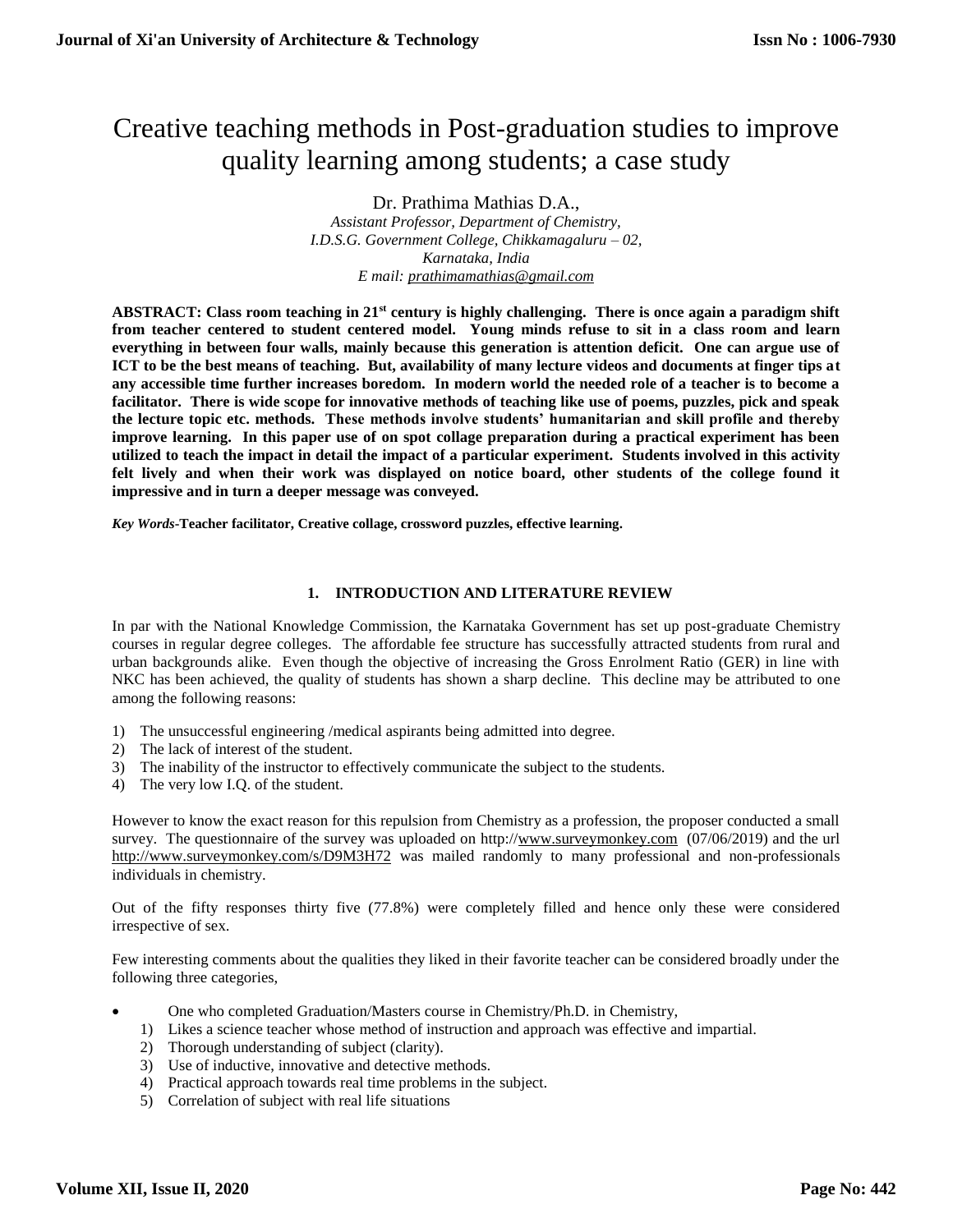- One who studied Chemistry more than a decade ago.
	- 1) Approach in delivering concept, simple language, attitude towards answering questions, module based teaching and systematic flow.
	- 2) Research oriented approach
	- 3) Subject knowledge, discipline, punctuality, presentation and appearance.

More than 50% of the responses were voted an average of 7 for organic chemistry to be the challenging subject in Chemistry. The suggestions for helping understanding of the challenging topic (Organic Chemistry in particular and Chemistry in general) were to adopt the methods they liked in their favorite teacher.

Literature survey reveals that attempts to merge science with arts have been made for higher primary school learning. Use of anecdotes, riddles, quizzes, puzzles, poster presentation etc. have been adopted and found useful<sup>1</sup>. Mixing psychomotor learning methods, like involving drama/movies in teaching not only improves presentation skills of students but leaves un erasable memories. We can understand the depth of such learning by the effect movies leave on young brains.<sup>2-5</sup> It may sometimes be difficult for Under Graduate and Post Graduate students to enact a role due to peer pressure and associated nagging thereafter. Alternatively writing poems can be more effective method of innovative teaching. There are many teachers who have adopted this method and reported success<sup>6-8</sup>. Few researchers have voted promoting use of poems for socio-historic understanding inculcating scientific literary skills to meet requirements of modern world.<sup>9</sup> When arts is incorporated in scientific teaching the campus can been made colorful with presentations and poems can be used to publish in college magazines.<sup>10</sup> Students of Under graduation and Post-graduation are youth with emotionally high state. Utilizing such emotions in poems can be more beneficial in the long run<sup>11</sup>. Buddy system of learning has been one of the promising methods for educating young minds<sup>12</sup>. In a paper and effectiveness of using crossword puzzles and key word to lecture method<sup>13</sup>. Here in this paper emphasis has been laid on importance of using collage preparation skill for effective learning has been utilized.

The Kuvempu University in Karnataka, has voluminously contributed to the number of Chemistry post graduates through its regular and distance mode. Out of this large galaxy of chemists, very few have actually tasted chemistry as an interesting subject. The government college under study is affiliated to this University. Since the government college out puts is side lined in front of University students, the proposer wishes to adopt different teaching methods and improve the understanding of organic chemistry among PG chemistry students. The author wishes to create competent students. This paper would help many government college professors to make their students who are in a amalgamated atmosphere of PG and UG grow in subject.

## **2. SIGNIFICANCE OF THE PROBLEM:**

There is a manifold increase in the number of industries, both public and private, pharma and educational. It is devastating and dangerous to the society to have ill-informed students with respect to chemistry. Our present post graduate students are the future scientist of India. The present paper aims at grooming the knowledge of these future post graduates by adopting innovative method of teaching in general and collages in particular.

#### 3. **OBJECTIVES**

- To revive traditional method of education
- To include innovative methods of learning
- To trigger thinking capacity of students through on spot preparation of collage after completion of routine laboratory experiment.
- To collect feedback and analyze effectiveness of the adopted methods.

#### 4. **HYPOTHESIS**

- Students have good access to net learning.
- Students do not require conventional methods of teaching to fare well in examinations.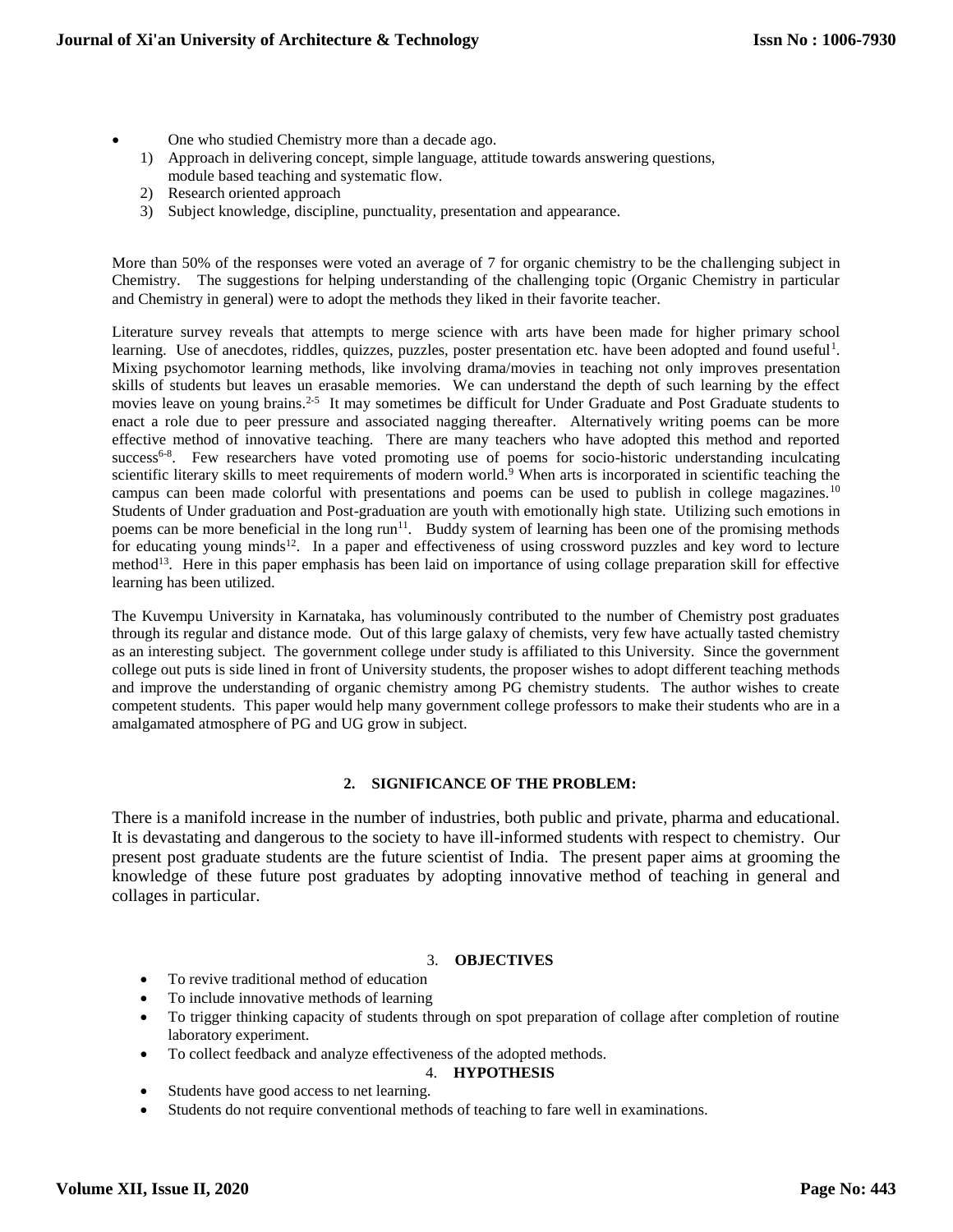#### **5. SIGNIFICANCE OF STUDY**

This study will add to innovative methods of teaching in Higher Education. It will increase student thinking capabilities and involve their psychomotor abilities for effective learning. Since teacher will only be guiding the students, boredom which is usually generated in one way instructional methods can be eliminated.

#### 6. **METHODOLOGY**

Study location: IDSG Government College, Chikkamagaluru, Karnataka, India, is affiliated to Kuvempu University. It is the only Government College in this district that offers both Under Graduate and Post Graduate courses in Science, Arts and Commerce. Our institution is a sample with large population size fit for such studies. M.Sc. Chemistry is the oldest PG course of the college and can be a study on the students of this college represents the study on students of Karnataka in larger perspective.

#### **Method:** Preparation of collage

Students of practical batches were divided into two batches after performing their routine laboratory experiment of extraction of nicotine from tobacco leaves. They were provided with a chart paper, colour pens and necessary articles to prepare a collage. Strict instructions were given that their collage has to be original and not stolen from elsewhere. Students were allowed to access internet to collect more information on effects of tobacco on human health. Time duration of 01 hour was fixed and post which they were instructed to present their collages. The best collage was to be handsomely awarded. Two collages are shown in figure- 1 and figure -2 respectively. These collages were later displayed on the department notice board.

#### **Population and sample size**

Students (30) of M.Sc. Chemistry (IV semester), Academic year 2019-2020, were considered and included for learning through collage method.



**Figure 1: M.Sc. chemistry Batch -1 students (IV semester) collage on effects of tobacco.**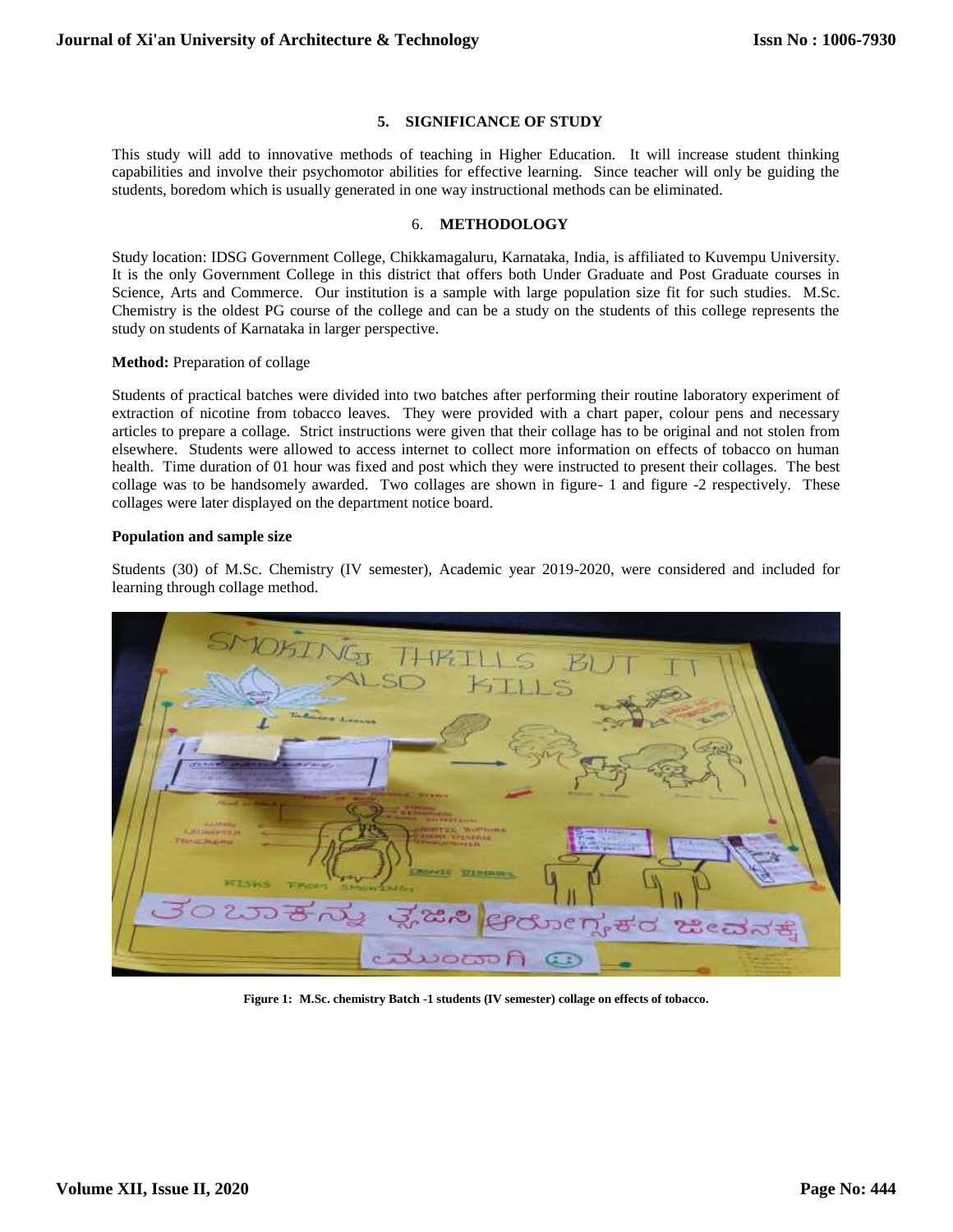

**Figure 2: M.Sc. chemistry Batch -2 students (IV semester) collage on effects of tobacco.**

# **7. ANALYSIS AND INTERPRETATION**

The effectiveness of method was analyzed by taking student feedback as in Annexure – 1 and Annexure – 2

| Sl.No. | Acceptance parameter                          | <b>YES</b> | NO         |
|--------|-----------------------------------------------|------------|------------|
|        | Was the method implemented new?               | 30         | <b>NIL</b> |
|        | Did this new method involve minimal           | 30         | NIL        |
|        | investment and quality learning?              |            |            |
| 3      | Did this method improve overall functioning   | 30         | NIL        |
|        | quality indicators?                           |            |            |
|        | Are such pedagogical methods useful and to be | 30         | <b>NIL</b> |
|        | implemented regularly?                        |            |            |
|        | Because of this method can the presenter      | 30         | NIL        |
|        | improve his/her delivering skills             |            |            |

Annexure – 1: Questionnaire with YES/NO type answers

Annexure – 2: Questionnaire requiring gradation (Good/Satisfactory/Excellent)

| S1.No         | <b>PARAMETER</b>                                                 | GOOD         | <b>SATISFACTORY</b> | <b>EXCELLENT</b> |
|---------------|------------------------------------------------------------------|--------------|---------------------|------------------|
|               | How was the student-teachers'<br>performance?                    | 18 (60%)     | <b>NIL</b>          | 12 (40%)         |
| $\mathcal{L}$ | How was the student-teachers'<br>confidence level?               | 22 (73.3%)   | $2(6.66\%)$         | $6(20\%)$        |
|               | How was the student-teacher<br>presenters' content level?        | $10(33.3\%)$ | 18 (60 %)           | $2(6.66\%)$      |
| 4             | How was the overall student-<br>teachers' convincing capability? | $17(56.6\%)$ | 13 (43.3%)          | <b>NIL</b>       |
| 5.            | Overall rating of the new<br>method of instruction               | $12(40\%)$   | $6(20\%)$           | $12(40\%)$       |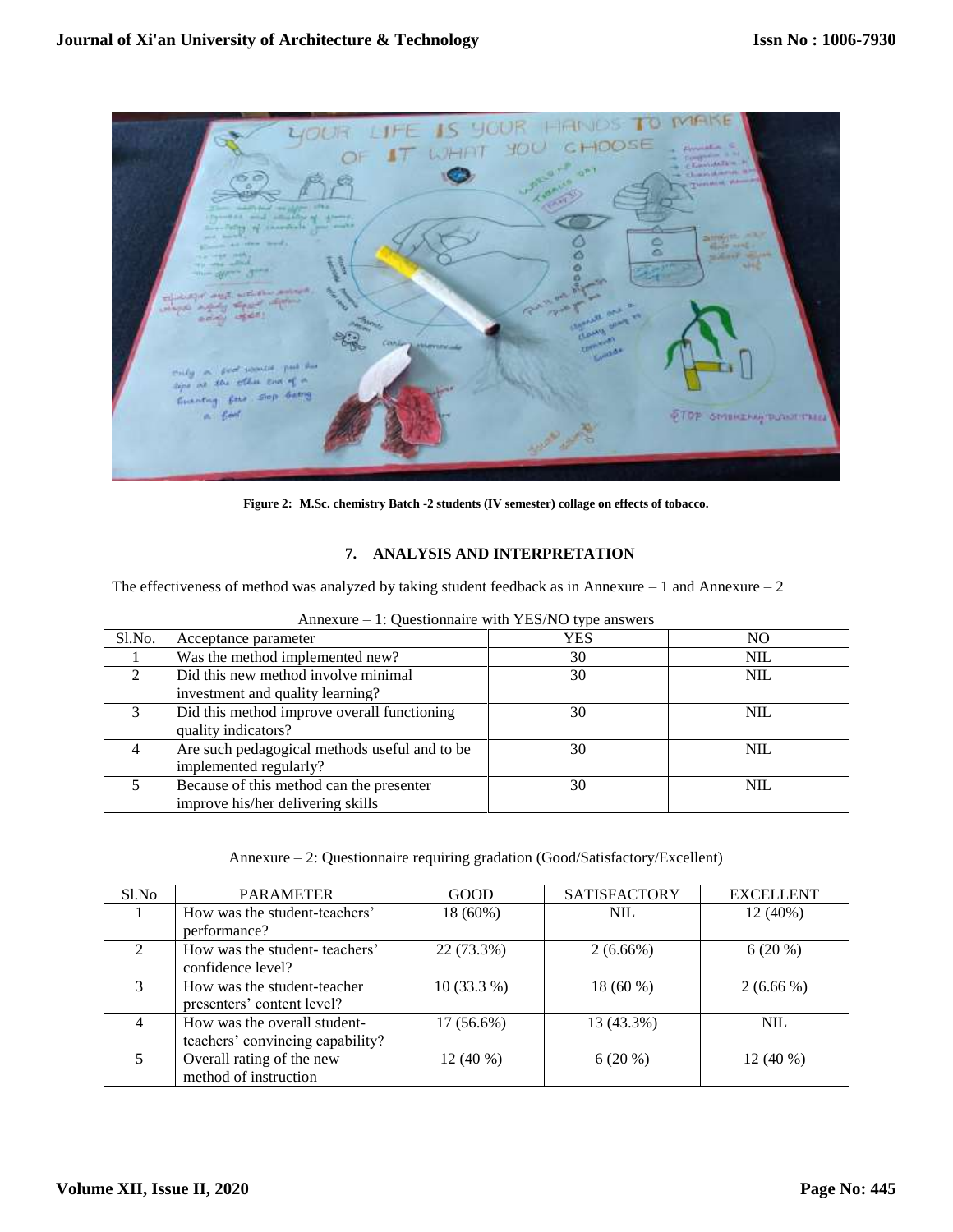All 30 students of different batches felt the new method to be effective. They voted that this method was useful and had contributed in improving their skills. The variation in percentage of student who presented as a teacher shuttled between good to excellent because of lack of such activities in educational system. However, 40 % of the students voted this method to be excellent and 40 % of them to be good.

#### **8. DISCUSSION AND CONCLUSION**

This new method of learning in Post graduate level was accepted by the students enthusiastically. In routine laboratories, students concentrate more on completing the experiment and not on understanding the long term effects of the same. They are totally unaware of functioning of the society. Hence, this method not only brought out their creative skills but also stamped the harmful effects of using nicotine forever. This method improved interpersonal relationships among the class mates. The display of their collage on notice board added to aesthetic appeal and spread a sharp message to students with respect to quitting harmful habits. Such less expensive methods of innovative teaching has to be incorporated in degree and post graduate courses to bring human touch to science.

# 9. **ACKNOWLEDGEMENTS**

I sincerely acknowledge the active participation of M.Sc Final year students. It is because of their perceptive nature this method was successful.

#### **REFERENCE**

- [1] Stephen Demeo, Teaching chemical technique. A review of the literature, Journal of Chemical Education, 78(3), March 2001, PP 373-379.
- [2] Books, Movies and Chemistry, Retrieved on 31/1/2020, [https://WWW.acs.org/content/acs/en/education/students/highschool/chemistryclubs/activities/chem](https://www.acs.org/content/acs/en/education/students/highschool/chemistryclubs/activi%09ties/che)istrybooks-movies.html
- [3] Kerstin Danckwardt-Lilliestrom, Maria Andree, Margareta Enghag, Creative drama in chemistry education: a social semiotic approach, Nordic Studies in Science Education, 14(3), 2018, PP 250-266.
- [4] Kirk Dorion, Dissertation thesis 'An exploration of how a drama-based pedagogy can promote understanding of chemical concepts in 11-15 year old science students, University of Cambridge, March 2007.
- [5] Stefanos Karageorgiou, Eirini Savvidou, Parthena Kathikaridou, Percles D Akrivos, Hector Katsikis, A chemistry teacher's drama in the Greek high school with biology as the protagonist, Journal of International Scientific Publications, 13, 2015, PP 395-403.
- [6] Teaching science through poetry in India, retrieved on 31/1/2020 <https://www.sawtrust.org/worldwide/science-through-poetry-in-india/>
- [7] J.L.Araujo, C.Morias and J.C. Palca, Poetry and alkali metals: building bridges to the study of atomic radius and ionization energy, Chemistry Education Research and Practice, Chemical Educational Research Practices, 16, 2015, PP 893-900.
- [8] Audrey C. Rule, Luke A. Camicelli, Sharon S. Kane, Using poetry to teach about minerals in Earth science class, Journal of Geoscience Education, 52(1), 2004, 10-14.
- [9] Joao Carlos Palva, Carla Morais, Specialization, chemistry and poetry: challenging chemistry boundaries, Journal of Chemical Education, 90(12), 2013, PP 1577-1579.
- [10] Ping Y. Furlan, Herbert Kitson and Cynthis Andes, Chemistry, poetry and artistic illustration: An interdisciplinary approach to teaching and promoting chemistry, Journal of Chemical Education, 84(10) 2007, PP 1625.
- [11] Prathima Mathias D A, Poems: A Tool For Amalgamating Chemistry With Arts For Effective Learning, International Journal of Intellectual Property Rights (IJIPR)10(2), 2019, PP 10-14.
- [12] D. A. Prathima Mathias, Buddy system of learning practical experiments in Post-Graduation Chemistry course and its benefits, International Journal of Research and Analytical Reviews June 2019, 6(2), 2019 PP 121-123.